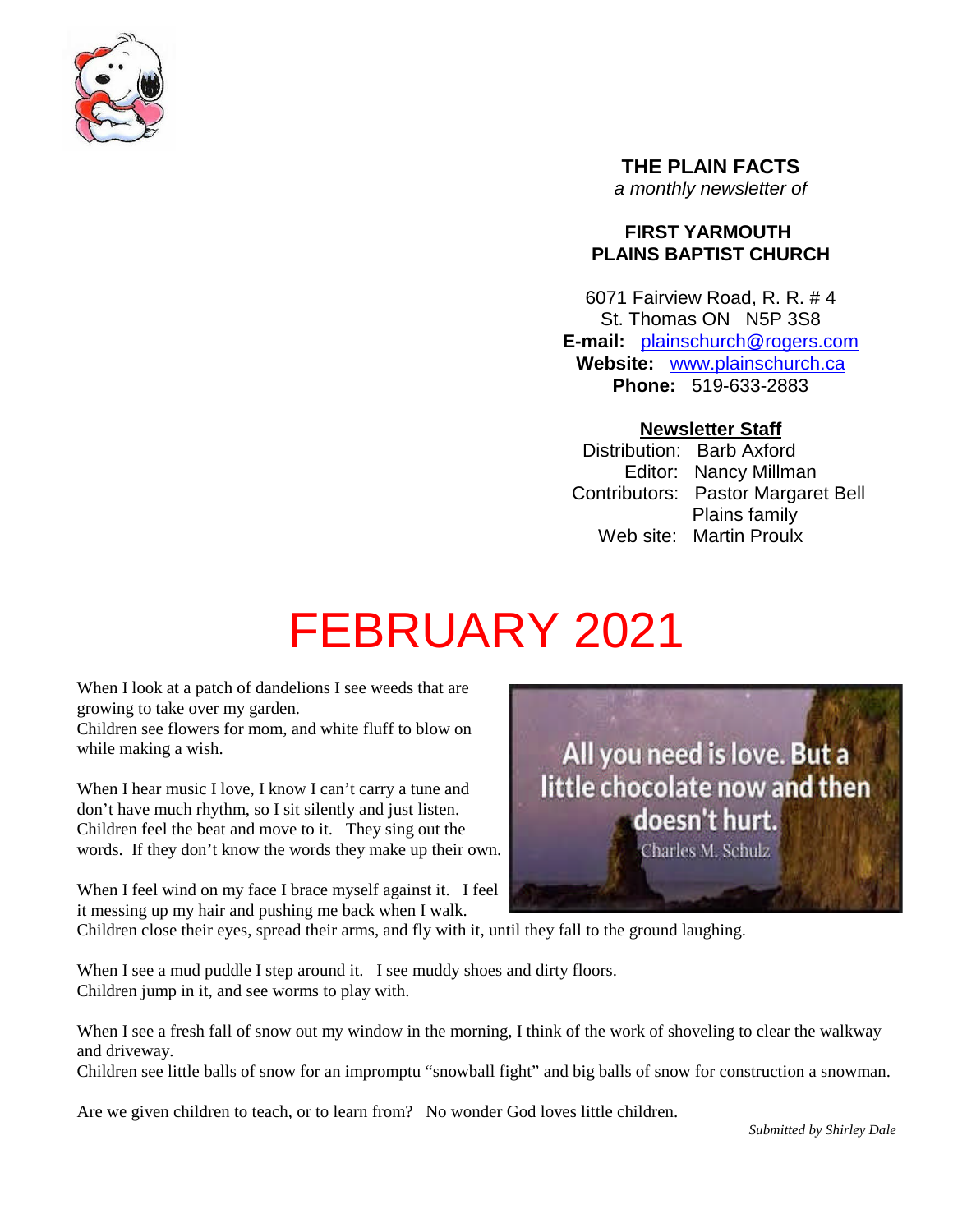

Cathy Tredenick Marilyn Cartwright Heather Crafts Pete Schellenberger Dave & Janet Stewart Ray Martin Milton Springer Bob Bell Carol Maes Larry Mizon Carl & Leena Sibley George Eastbury Ashley & family **Mabel Somerville** Judy Jacklin Jason Carnegie Sally Paul **Phil Doyon** Rae Axford **Paul Access** Jenny and family Cathy Smoke Michelle Carnegie

Jean Lammiman Carol Ashton Larry Seabrook Family of Marjorie Somerville

Isaiah 40: 21 - 31 Mark 1: 9 - 15

# **February 28-Lent 2 March 07-Lent 3**

Genesis 17: 1 - 7; 15 - 16 Exodus 20: 1 - 17 Romans 4: 13 - 25 Psalm 19 Mark 8: 31 - 38 John 2: 13 - 22

### **Sunday Scripture Readings Feb 07-Epiphany 5 February 14-Transfiguration Sunday February 21-Lent 1** Mark 1: 29 - 39 2 Corinthians 4: 3 - 6 Genesis 9: 8 - 17 Psalm 147: 1 - 11; 20c Mark 9: 2 - 9 Psalm 25: 1 - 10



#### **In Sympathy**

The Plains family sends our sympathy and prayers to the friends and family of Marjorie Somerville who was promoted to glory on January 22, 2021 in her 90th year. She was a dear friend to Toots Gillard, a loving mother to Al (Sue) Somerville and Linda (Doug) Lammiman, Aunt to Karl (Donna) Crocker and sister-in-law to Mabel Somerville. Marjorie was a cheerful presence at many of our worship services and bazaars. She will be missed!<br>
Pastor Margaret Bell





To those currently receiving the PLAIN FACTS NEWS LETTER by email on your phone, ipad, laptop, etc. but have no way to print a copy, a paper copy can be made available to you. A few paper copies will be left in the black mailbox by the front door of the church and hopefully, will be available by Saturday morning, February 06.

If you arrive and there are none left, please call me at 519-775-2526, text 519-872-3319 or e-mail me. That will help us to determine how many additional copies to print next month.

We realize that many folks had received their paper copy when attending church service on Sunday morning, and that that method has been temporarily removed because of the Covid-19 shut down. If you can arrange to pick up a copy for your neighbour(s), I am sure that would be appreciated.

*express permission to speak on their behalf.*

#### **PRAYER CONCERNS** *To protect the privacy concerns of our families, friends, neighbours and church*

*family, it is requested that before names are submitted to the Pastor for prayer, or are put on the Plain Facts prayer list, permission be sought and granted from*

*the individuals to be named, or from family members who have been given*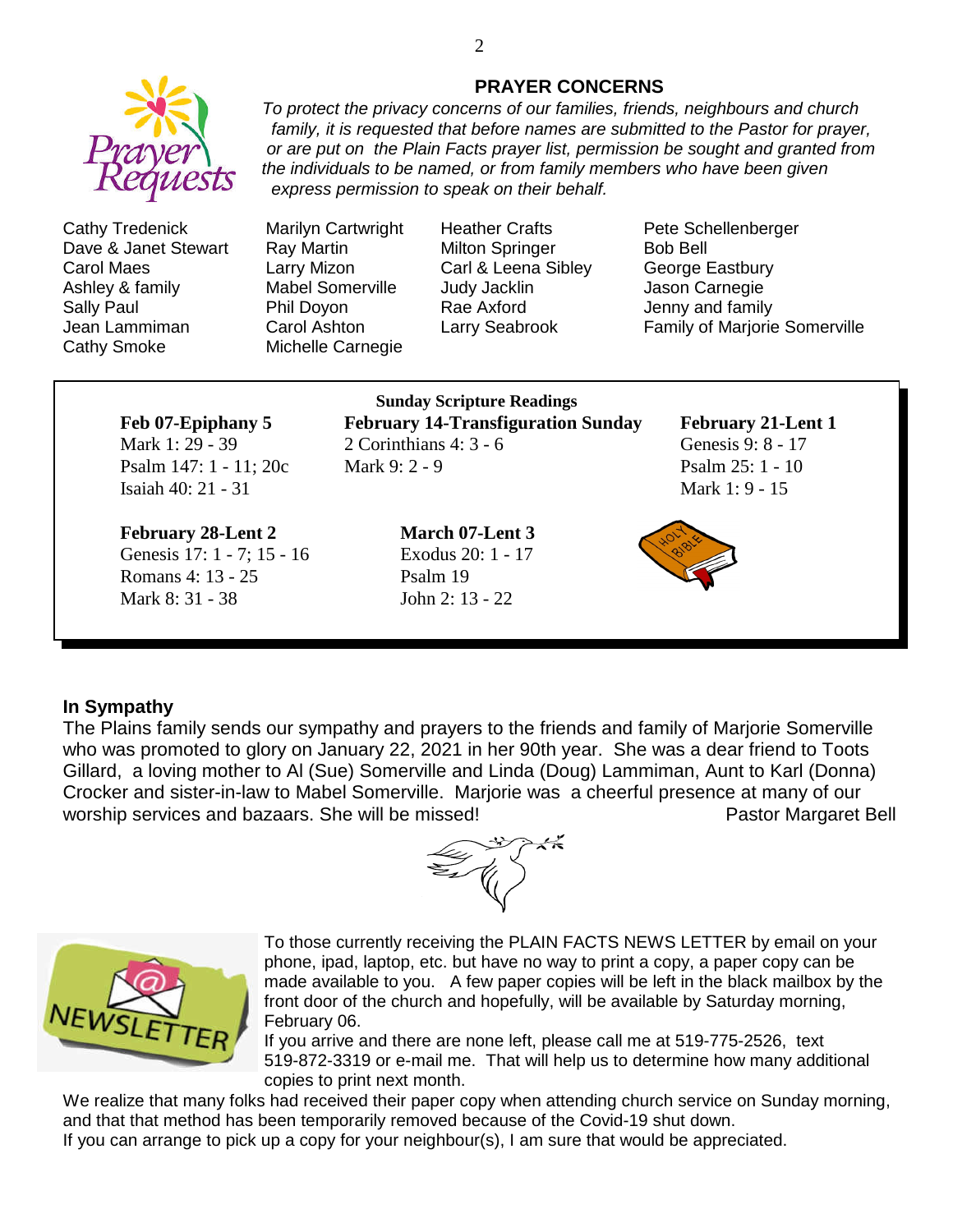**Feb 07 Sun Communion Sunday**

**Feb 14 Sun Valentine's Day Feb 15 Mon Family Day** Feb 17 Wed **Ash Wednesday 10:30-11:30 A.M. Weekly Lenten Group on Zoom**



Lent is fast approaching and the church family is invited to gather on Zoom. Wednesday mornings, starting Ash Wednesday, February17 until Wednesday, March 24 from 10:30 to 11:30 a.m. for a ZOOM Lenten Gathering Time of conversation, reflection, and prayer. (and you can bring your coffee and smiles, too)

Each Tuesday those who have responded to Pastor Margie indicating a willingness to join, will receive an email with a Lenten Reflection which we will share together on Wednesday morning. Group participants will receive an INVITATION to the Zoom gathering around 9 a.m. on Wednesday morning.

Anyone wishing to join may do so at any time by letting Pastor Margaret know by the Sunday prior to the Wednesday Zoom Gathering.

**Feb 24 Wed 10:30-11:30 A.M. Weekly Lenten Group on Zoom**

# **Mar 03 Wed 10:30-11:30 A.M. Weekly Lenten Group on Zoom**

# **Mar 05 Fri World Day Of Prayer**

This event will not be held this year, as in previous years, because of Covid-19. A video service has been prepared so it can be passed around to folks in the community. No preparation is required. The video service is available on DVD, USB memory stick or by downloading from wicc.org.

The Ladies Aid will send a donation of \$250.00 and if you wish to make a personal donation, that would be to WOMEN'S INTER-CHURCH COUNCIL OF CANADA (WICC) at 47 Queen's Park Crescent East, Toronto, Ontario M5S 2C3

# **Zoom video meeting of Plains Baptist Church January 10, 2021**

Meeting called to order by Clerk, Marjorie Higgs.

Motion from Deacons made by Betty Rewbotham that we adopt to the Constitution that electronic meetings shall be permitted . Members may participate in a meeting electronically and shall have the ability to register a vote, be counted towards determining quorum and participate in any and all discussions. Motion seconded by Phyllis Huffman, voted and passed.

Counting assisted by Mary Crosby.

The motion has been passed and it will stay in the constitution. This will allow anyone who is unable to attend meetings to go on line in the future.

Amendment votes by phone: 27

Amendment votes by video (Zoom) 20 TOTAL votes 47 unanimous in favour

Meeting was adjourned by Micheal Sargeant.

3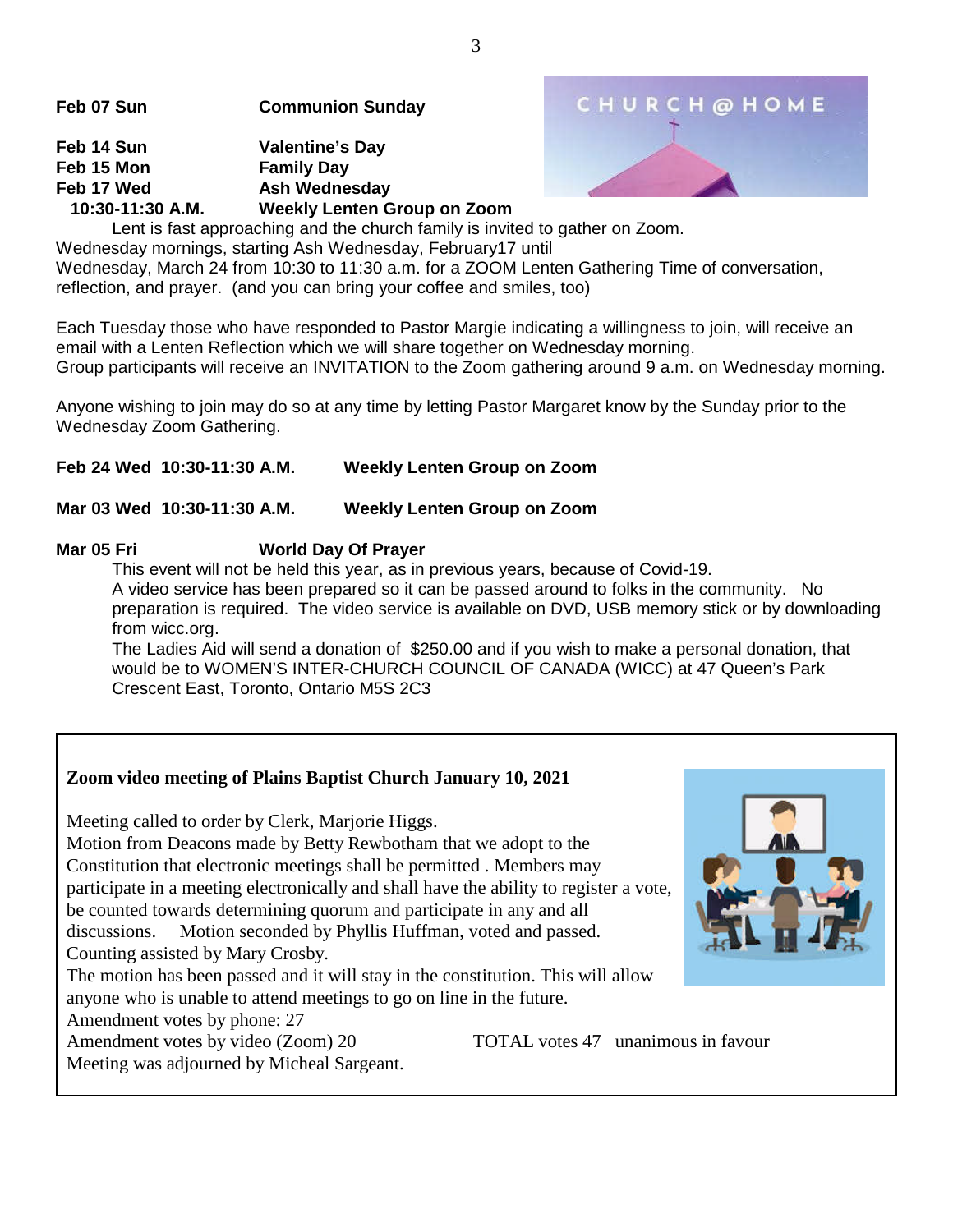

Joel Robert Poinsettia is who's to blame. Two hundred years ago to this day Is now linked to Christmas as we all know. When in full bloom made quite a show.

It also reminds us of something so dear It's the birth of a baby whose message is clear; To love one another with all of our might<br> **Thanks** for the beautiful poinsettia plant.<br>
Danial and Shirley Dale And worship the baby born on that night.

Introduced this plant that bears his name. Poinsettia arranged plants in a massive display<br>The "Poinsettia" plant from Mexico With leaves of deep red, others white as the sno With leaves of deep red, others white as the snow

**Thank you** Plains: The floral arrangement arrived the day of my 95<sup>th</sup> and is still surviving. Your thoughtfulness has helped to brighten these days of being "in". Noreena Satchell

To Barb and the Plains family: **Thank you** so much for the beautiful flower arrangement sent to us at the passing of Betty, our dear mother, grandmother and great-grandma. Also thank you for supporting her while in Valleyview by sending her a Christmas poinsettia. It is comforting to have our church family by our side.

Kim, Sherry Graham and family

#### **Some Highlights of the Annual Meeting, Sunday January 31, 2021**

History was made in the life of Plains Church on Sunday, January 31, 2021 at 1:00 p.m. when 26 people of the congregation met electronically, via Zoom for the Annual Congregational Meeting. Clerk Mary Crosby called the meeting to order, Danial Dale was nominated Chairman and Pastor Margie opened with her devotional. From the printed Annual Report committee reports were accepted, the 2021 Operating Expense Budget was accepted, and the Capital Costs Budget was accepted, and it was noted that expenses for the sanctuary renovations and the new audio and video equipment are paid.



Then this meeting took on a personal flavour. Phyllis Huffman commended our Pastor Margie Bell as she rose to meet the challenge of technology this year because of the covid-19 restrictions. She tackled the learning curve of YouTube sermons both in her home and in the church, Zoom coffee breaks on Sunday mornings, the in-car Christmas Eve Service, and everything in between. Margie thanked Phyllis for her training and the hours spent becoming familiar with the new equipment and for her skill and knowledge along this journey.

Malcolm Rust pointed out the financial stability of this little church although it's doors have been forced to remain closed. For a small church there is a high level of commitment. YouTube services and Zoom connections played a large part in nurturing this commitment. Although the income dropped somewhat, at the same time expenses also were down and the result has been continued financial stability.

The increasing importance of the church's web site was noted, and it was agreed that for future meetings it would be helpful and interesting to have a written report from the webmaster. Martin Proulx is doing an outstanding job at keeping the website current, interesting, and informative.

George Martyn, on the subject of his retirement as a Trustee commented that this church is flexible and open when it comes to welcoming new people into committee positions so that others may step down.

It is hoped that, when covid-19 has been conquered and we are able to attend church services again, that these services will continue to be taped and made available to persons unable to be there in person. With this in mind it was suggested that the church's Privacy Policy should be reviewed, and if necessary, up-dated.

Praise for the beautifully renovated east sanctuary wall was expressed, as well as much gratitude for those who worked long hours on this project. Some of those included Dan Dale, Nick Dale, Charlie Rewbotham, Wayne Dale, Stephen Plaunt, Ross Woodhouse, and Paul O'Drowsky.

The meeting was adjourned, as folks congratulated each other on having accomplished this technical milestone!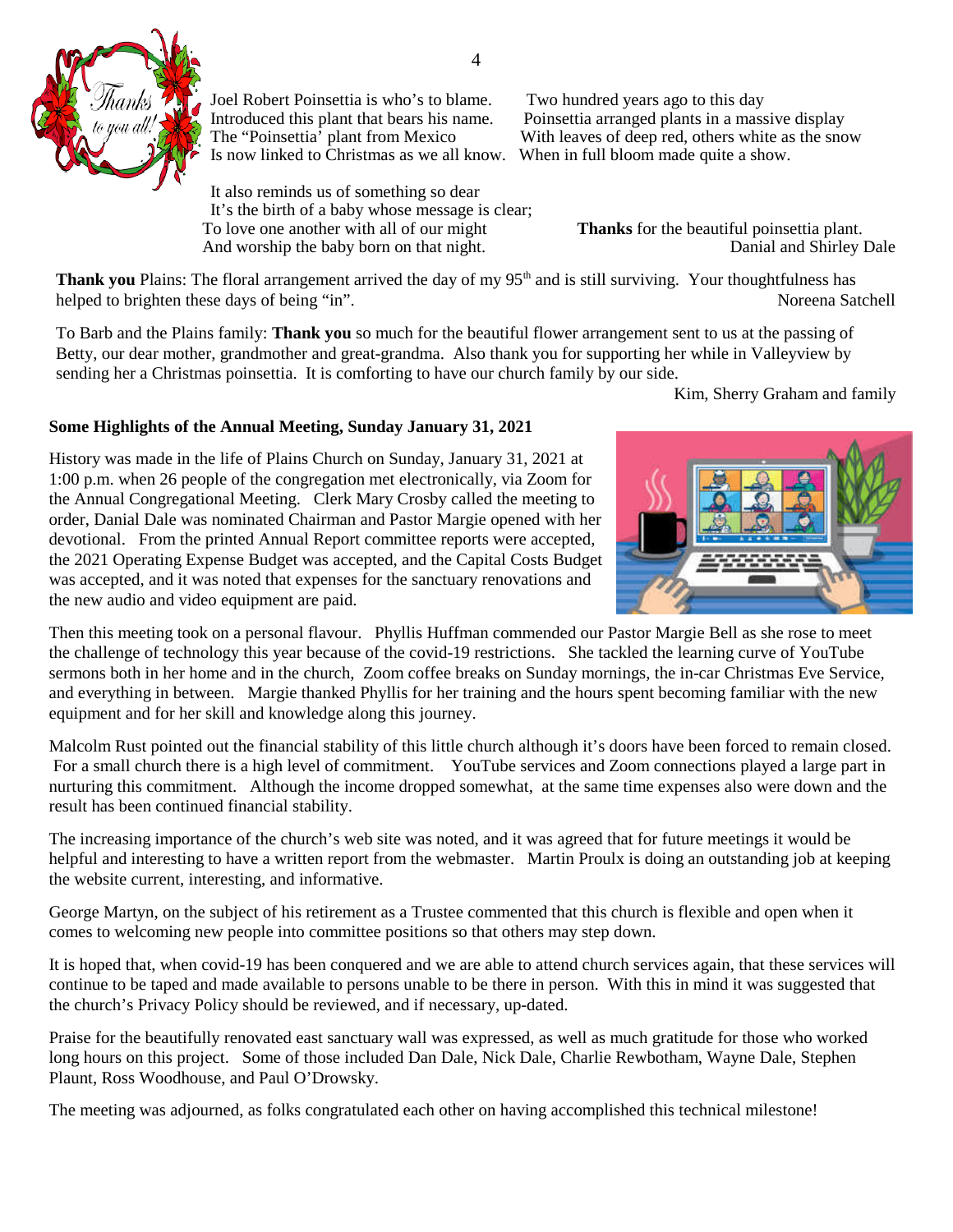The following is taken from the local bi-weekly publication "*Port Stanley Villager".* It was referred to me by Marjorie Higgs, who also did the leg work required to obtain the necessary permissions for me to use this material.

#### **"Local Students Supporting Berm Effort**

Local teacher, Jayna Basson and her students at Kettle Creek Public School are trying to make a difference for our local environment. Jayne's unique Environmental Collaborative Opportunities Class, together with the Berm Committee are working on a plan to plant a Carolinian Forest at the Berm...The students recently did essays on the Carolinian Forest project, and here are excerpts from two of their essays."

#### **By Payton Lessard**

The Carolinian zone is one of Canada's eco zones. The Carolinian Forest is stretched across the most southern part of Canada. The Carolinian Forest is over 431k. This is barely 0.1% of Canada's forested area. Although. The Carolinian Forest is home to more animal and flower species than any other ecosystem in Canada. There are many rare species in the forest. It is also very popular for the beauty of its flowers. The Carolinian Forest has the most beautiful and rarest tree species in the country.

The Carolinian Forest is one to the most unique and rarest species in the country, but it is the smallest forest in the country. As the forest shrinks more and more species of trees, animals, plants and flowers are endangered. In the Carolinian Forest there are 70 tree species, 220 plant species and over 500 animal species. The most common tree species in the Carolinian Forest are; sugar maple, beech, oak basswood and ash. The most common plant species in the Carolinian Forest are; flowering dogwood and sassafras. Most common animal species in the Carolinian Forest are;

white-tailed deer, Virginia opossum, hooded warbler, red bellied woodpecker, squirrels O(as well as flying squirrels) raccoons and possums. Most of the species in the Carolinian Forest are rare. If we don't make changes now these species won't be rare, they will be extinct.

#### **By Evan Jackson**

Although the Carolinian Forest zone has all the diversity and beauty of Canada condensed into this little spot, it is shrinking and losing the environment to suburbs and cities. Having once been 80% forested, now only 11% of this already small area is covered in trees and if we continue developing this land like we are, that number is going to drop even further. In this shrinking little ecosystem, 90% of Canada's threatened and



endangered species are fighting a losing battle to the construction companies and needy cities and we can't hope for them to last long without help or habitat. The Carolinian Forest is something that needs to be treated as what it is, a beautiful piece of nature and instead we have destroyed it with our need for easy lives.

The Carolinian Forest is being destroyed and with the help of the Port Stanley Villagers Association, a plan is formed to put together a 6 acre forest on the Berm. The injustice that this amazing and diverse place has received is mind blowing. It has been walked over by the needs for easy commuting, stores close by, and playgrounds within walking distance when it should be our top priority. The Port Stanley Villagers Association has decided to help solve the problem and hopefully they are only the beginning of the supporters. The Carolinian Forest has been nearly irreversibly ruined and without quick action by everyone, there will be no chance to bring it back.

The Carolinian Forest is an extremely small forested area and it's only getting smaller. The Carolinian Forest is the most lush and diverse ecosystem in Canada. Although being an amazing deposit of nature, the Carolinian Forest is being destroyed by developing cities. We can help stop the problem by helping build new forests in the green spaces that we have left. The Carolinian Forest is an amazing place and without the help of everyone, it could be fully destroyed, maybe not in the next 10 years, or even 20, but at some point, it could be gone.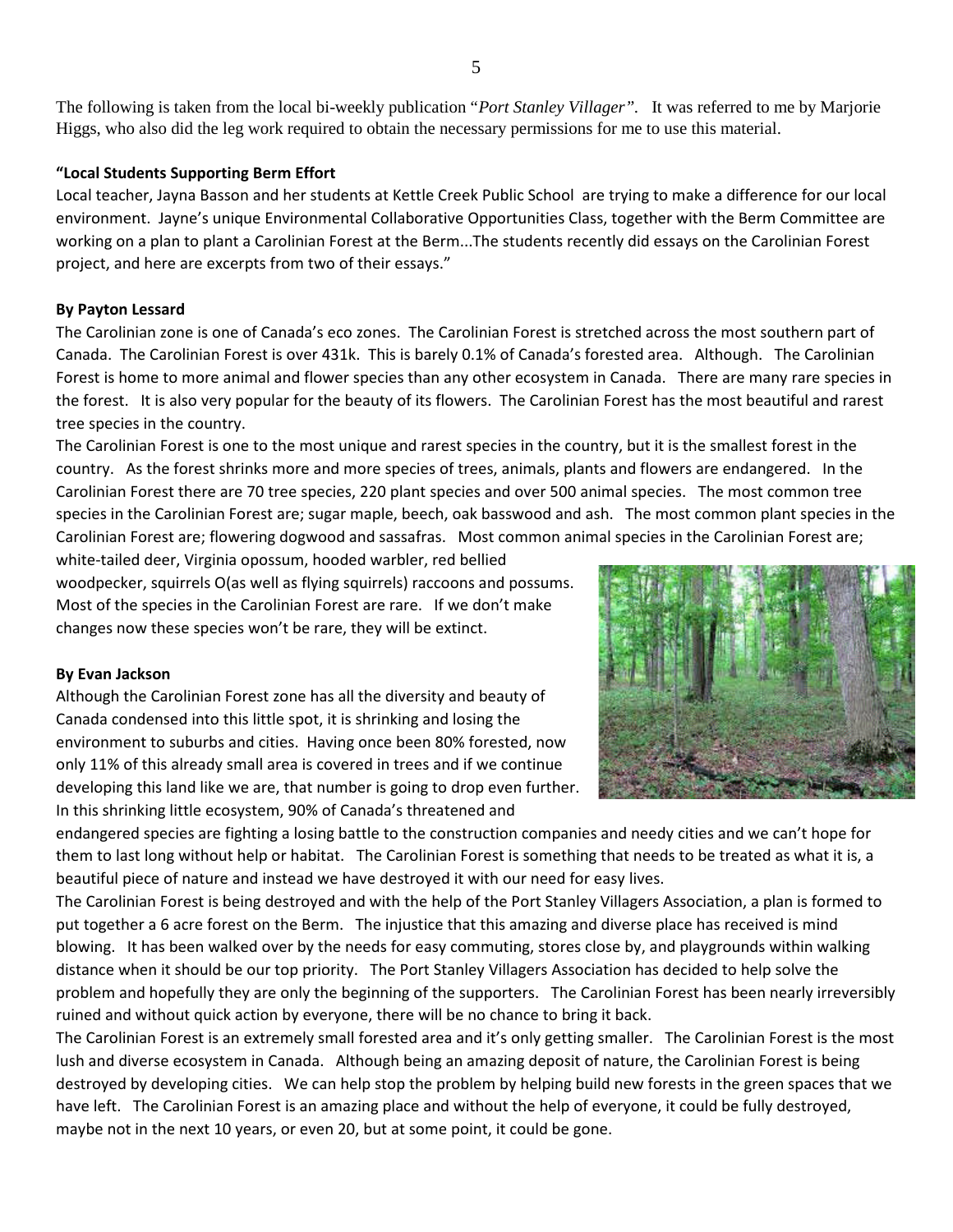# **FIRST YARMOUTH (PLAINS) BAPTIST CHURCH Financial Statement as of January 31, 2021**

|                               | <b>General Fund</b> | <b>Missions</b> | <b>Communion Fund Sunday School</b> |      | <b>Totals</b> |
|-------------------------------|---------------------|-----------------|-------------------------------------|------|---------------|
| <b>Income</b>                 | 10,940.21           | 183.67          | 592.00                              | 0.00 | 11,715.88     |
| <b>Expenses</b>               | 6,425.05            | 183.67          | 46.78                               | 0.00 | 6,655.50      |
| <b>Net Gain(Loss)</b>         | 4,515.16            | 0.00            | 545.22                              | 0.00 | 5,060.38      |
| <b>Balance end of 2020</b>    | 52,078.97           | <u>0</u>        | $(-69.27)$                          | 0.00 | 52,009.70     |
| <b>Balance as at 01/31/21</b> | 56,594.13           | 0.00            | 475.95                              | 0.00 | 57,070.08     |

**1. The General Fund shows a net gain as at the 31st of January, 2021 of \$4,515.16. The net gain is partly due to the HST Rebate received in January, 2021 of \$4,135.28 from the renovation project in 2020. We are awaiting invoices for snow plowing and salting for November, December, 2020 and January, 2021.**

- **2. Missions income as at the 31st of January, 2021 totalled \$183.67. That amount has been forwarded to CBOQ and CBM. This amount is made up as follows: CBOQ - General Budget - \$135.00; CBM General Budget - \$23.67; and Sharing Way - \$25.00.**
- **3. The Communion fund had a net gain as of January 31st, 2021 of \$545.22. The 2020 deficit in the Commuion of (-69.27) was deducted from that balance giving us a total in the Commuion Fund of \$475.95.**
- **4. There were no Sunday school donations in January 2021.**
- **5. The Special Projects/Future Projects Fund has a balance of \$75.00 with no expenses to date.**

**Once again, I would like to personally thank the wonderful people of Plains who have continued to make sure their donations arrive at my home office, either by mail, drop off, or etransfer. Your faithfulness endures!! Thank you so much!!**

**Respectfully submitted,**

**Shirley E. Dale, Treasurer**

#### **STAY SAFE AND STAY HEALTHY!**

**The email address to send e-transfers to, is: northridgesd@gmail.com** Mailing Address: 44694 Fruit Ridge Line, R. R. # 5, St. Thomas, ON N5P 3S9 **Thank you for your financial support**

# **FEBRUARY BIRTHDAYS ANNIVERSARIES**

- $2<sup>nd</sup>$
- $4<sup>th</sup>$
- $4<sup>th</sup>$
- $5^{\text{th}}$
- $7<sup>th</sup>$ Dallas MacPherson 20<sup>th</sup> Randy Bale
- $8<sup>th</sup>$
- $9<sup>th</sup>$ William Chen-Martyn 23<sup>rd</sup> Bronwyn Ruddock
- 10<sup>th</sup> Terry Nicole 24<sup>th</sup> Dominic Kiesel
- 10<sup>th</sup> Laura Penner 25<sup>th</sup> Mary Crosby
- $11<sup>th</sup>$  Janice Burgess  $25<sup>th</sup>$  Ava Sargeant
- 
- 
- Donna Crocker 14<sup>th</sup> Steve Pettit minister.
	-
	-
- Pat Kennedy 20<sup>th</sup> Brad Bastien
	-
	-
	-
	-
	- 27<sup>th</sup> Nancy Millman



- Rod Axford 12<sup>th</sup> Matthew Nicole 4th MargaretBell came to Plains Shirley Dale 14<sup>th</sup> Ken Wilson in 1990 to be the first full-time<br>Donna Crocker 14<sup>th</sup> Steve Pettit minister.
- Randy Greer 17<sup>th</sup> Ross Woodhouse 14<sup>th</sup> Ron andLynda Prong (64)